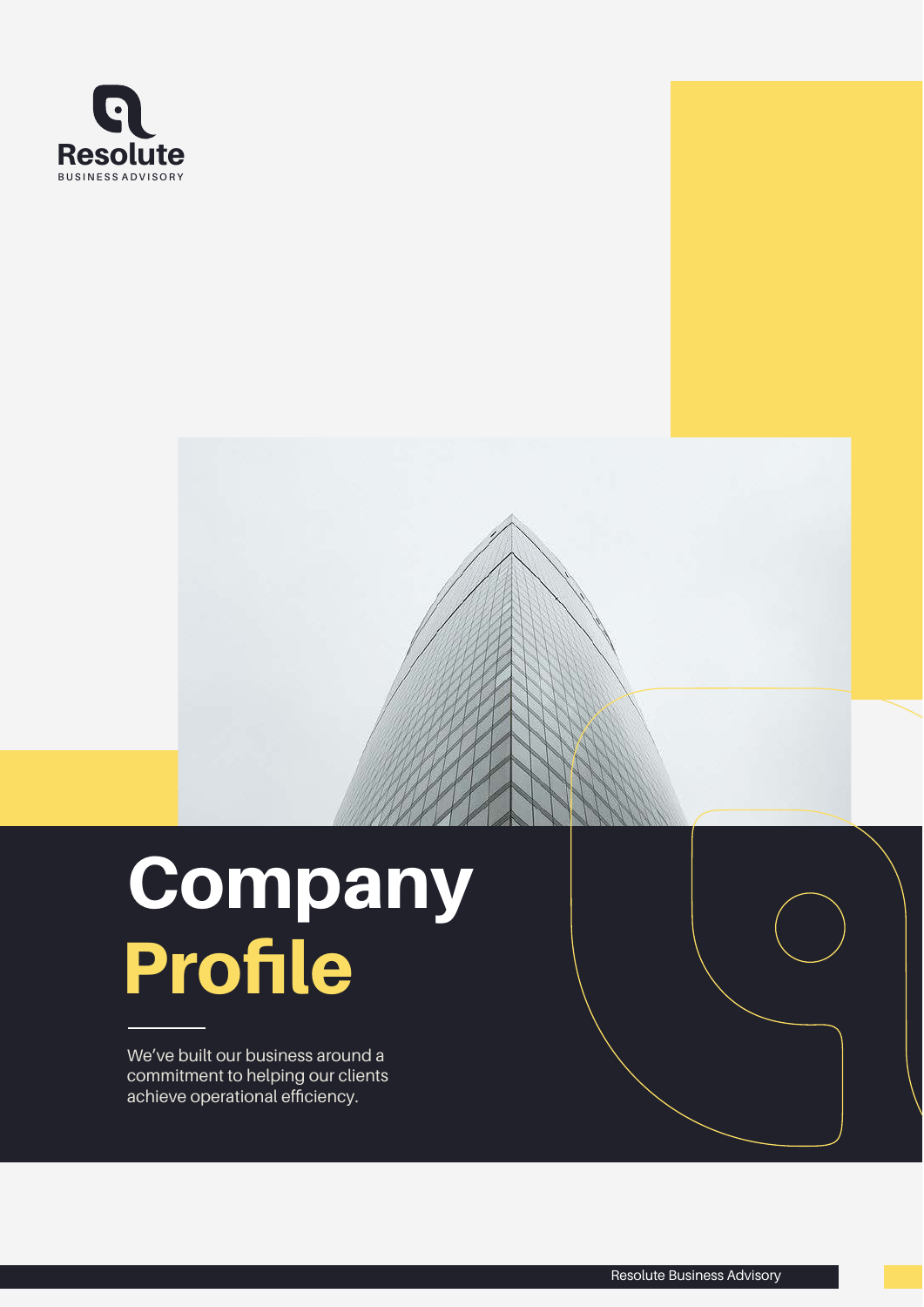www.resoluteadvisory.co.ke



Our job is to guide our clients navigate the complex oceans of business operation and tax with the goal of achieving operational efficiency. Through it all, we remain purposeful and committed to the end.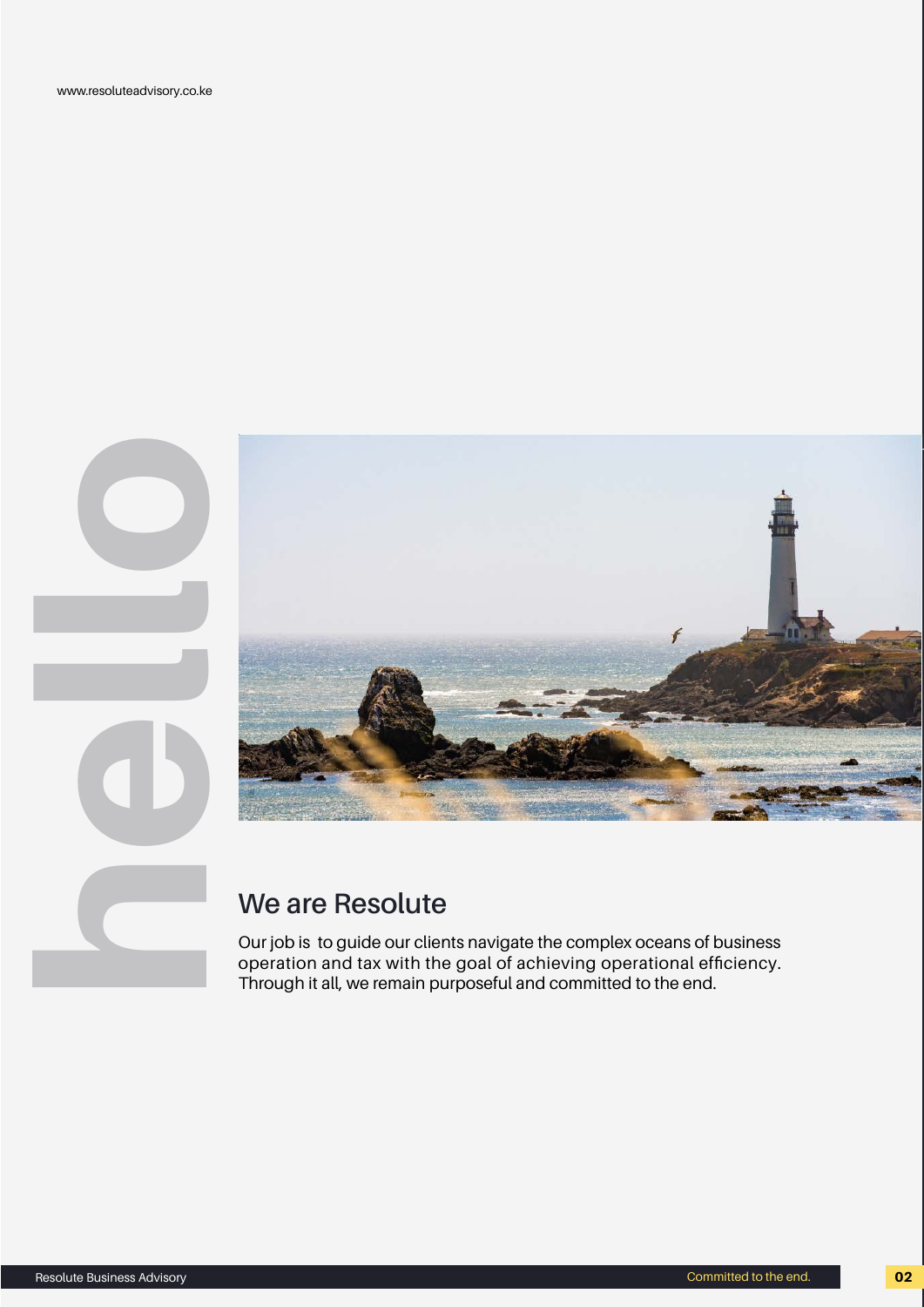# About Us

Resolute Business Advisory Limited is a Tax and Business Advisory firm with a purpose of offering tax solutions to businesses and individuals so that they may attain tax and operational efficiency. We are a passionate, skilled and experienced team of proffessionals. We combine committment, trust and leadership in streamlining our clients' tax operations to mitigate against tax risks while guaranteeing peace of mind in conducting their businesses.

............................................................................

We also offer Audit, Assurance and related services through our duly licensed Firm, Peter Jared & Associates (CPA)

Our services are of high quality and personalized to our clients irrespective of industry, sector or location.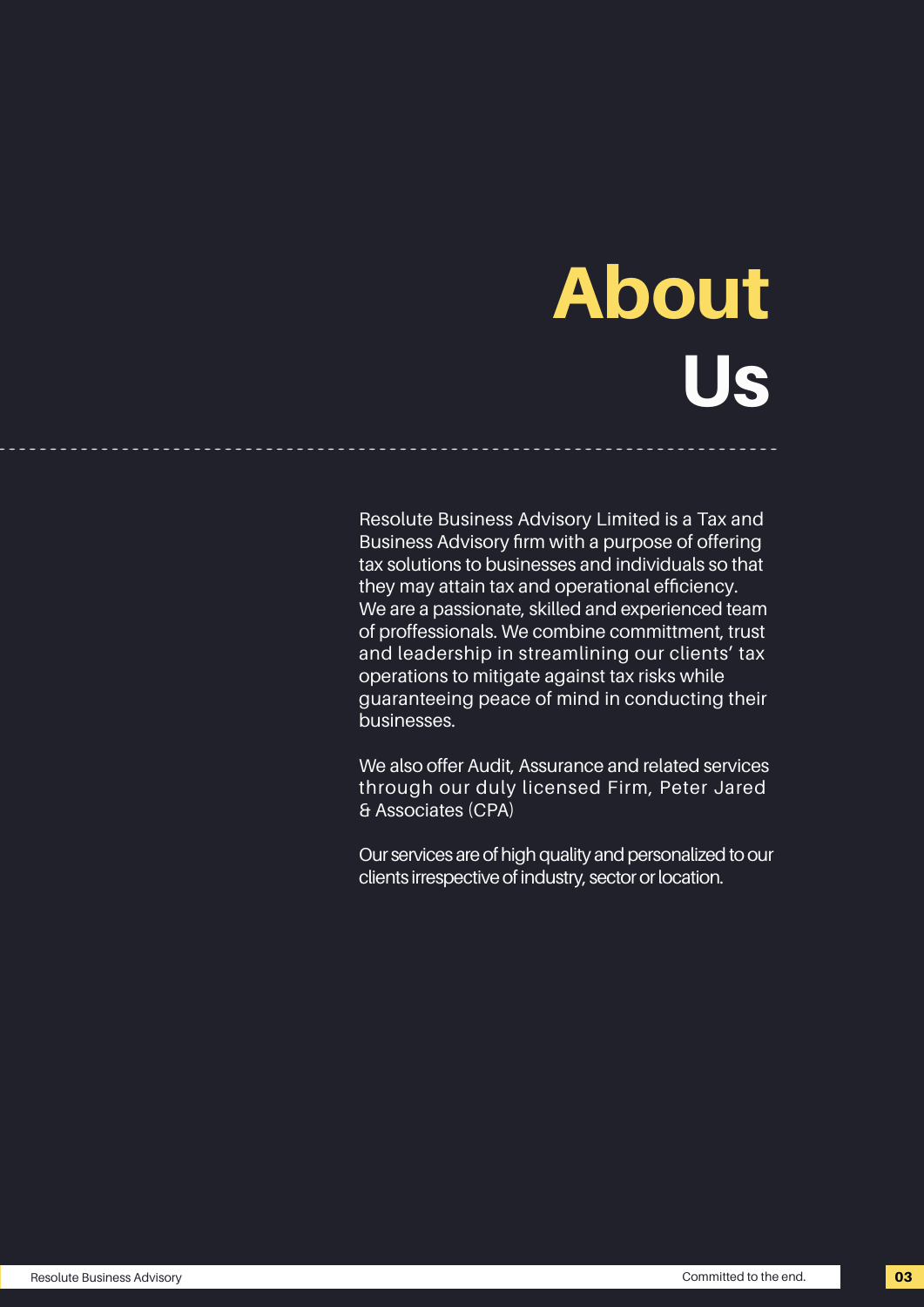## **"**

**We believe that businesses that thrive across time keep a healthy financial environment.** 

## **Our Mission**

To offer relevant business solutions to our clients for them to realize operational efficiency

## **Our Vision**

To create a world of business that is operationally efficient

## Our Values

In our service delivery process we uphold these values.

## **Commitment**

We remain determined and purposeful in partnering with our clients from start to finish in any project

## **Trust**

We are consistent, reliable and true to our word in the delivery of our work

## **Leadership**

We are excited about providing guidance and direction to our clients towards attaining operational efficiency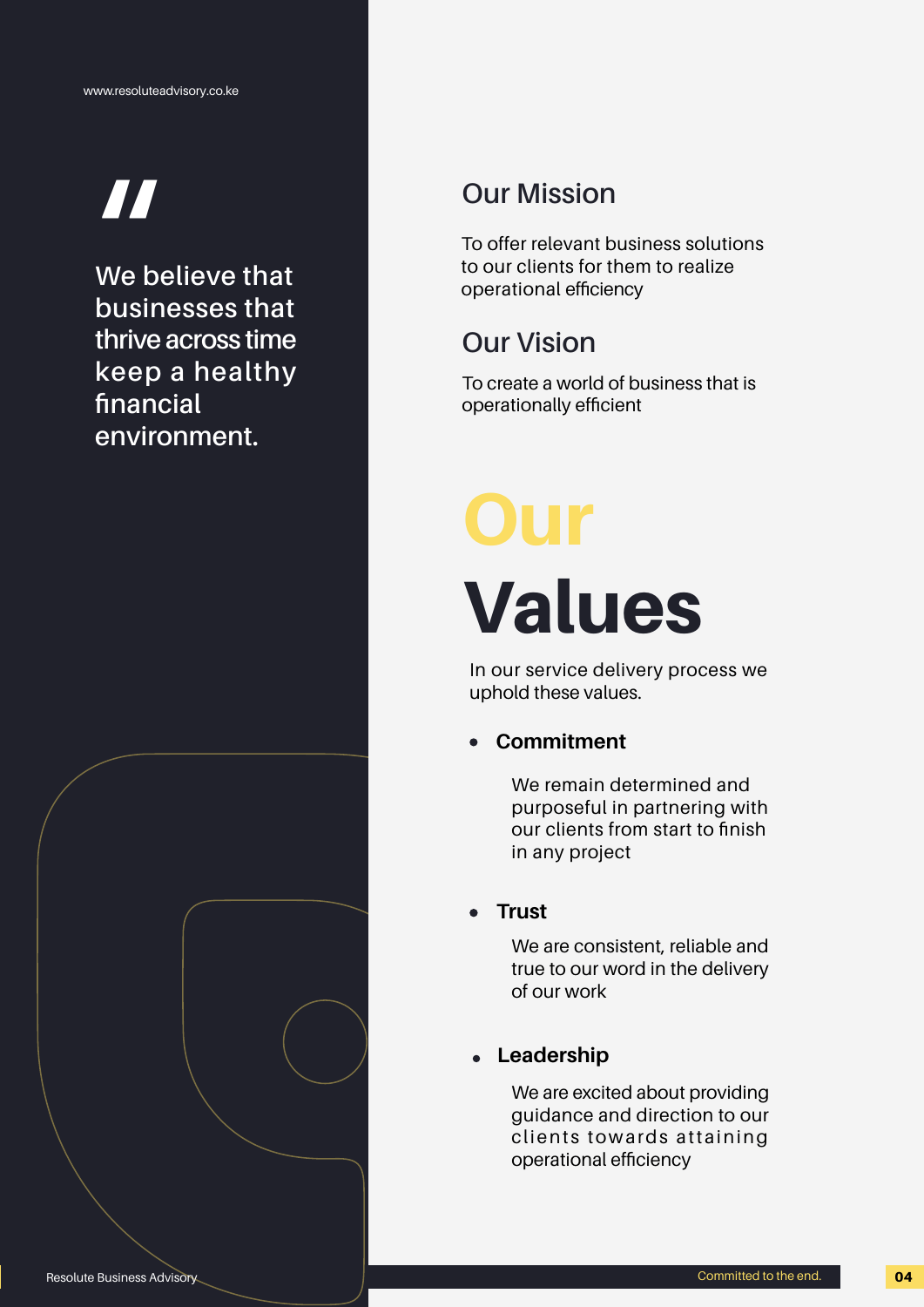# **Our Tax Services**

| <b>Tax Controversy and Dispute Resolution</b>                                                                                                                                                                                                                                                                                                                                                                                                                                                                                                                                                                                                                                                                                                                                                                                                                                                                              | <b>Customs taxes</b>                                                                                                                                                                                                                                                                                                                                                                                                                                                                                                                                                                                              |
|----------------------------------------------------------------------------------------------------------------------------------------------------------------------------------------------------------------------------------------------------------------------------------------------------------------------------------------------------------------------------------------------------------------------------------------------------------------------------------------------------------------------------------------------------------------------------------------------------------------------------------------------------------------------------------------------------------------------------------------------------------------------------------------------------------------------------------------------------------------------------------------------------------------------------|-------------------------------------------------------------------------------------------------------------------------------------------------------------------------------------------------------------------------------------------------------------------------------------------------------------------------------------------------------------------------------------------------------------------------------------------------------------------------------------------------------------------------------------------------------------------------------------------------------------------|
| Tax audits by the revenue authority can steal peace of mind. If not well<br>managed, they can lead to significant costs, cash outflows and lots of<br>wasted time. We assist clients to amicably and expeditiously resolve tax<br>disputes following tax audits by the revenue authority. This entails:<br>• Engaging and responding to the tax authority audit findings.<br>• Objections & Appeals: In situations where the issue is not closed at<br>the audit findings level and there are reasonable grounds for<br>objections, we assist to lodged appeals with the appellate bodies as<br>provided by the tax statutes. We have experience in representing our<br>clients at the Tax Appeals Tribunal and with favorable outcomes.<br>• Tax dispute resolution: The tax laws provide for out of court settlement<br>through Alternative Dispute Resolution (ADR) mechanism. We represent<br>clients at the ADR forum | We help our clients by providing trade and customs advisory services<br>relating to:<br>• Tariff classification rulings<br>• Handling post clearance tax audits<br>• Advisory on cross border trade<br>· Trade investment schemes (EPZ, SEZ,) such as guidance on mode<br>of Operationalizing SEZs<br>• Duty remission and Drawback scheme<br>• Contract manufacturing including Inward and Outward processing<br>• Making application and obtaining approvals for Authorized<br>Economic Operation (AEO)status<br>• Advisory on Trade policy to National Government<br>• Advisory on Tax efficient supply chains |
| <b>Transfer Pricing and International Tax Services</b><br>Transfer pricing and International tax has become an area of major risk                                                                                                                                                                                                                                                                                                                                                                                                                                                                                                                                                                                                                                                                                                                                                                                          | <b>Outsourced Services</b><br>We assist our clients by taking up the mundane non-strategic                                                                                                                                                                                                                                                                                                                                                                                                                                                                                                                        |
| and great focus by the revenue authorities across the world. We assist<br>our clients to ensure compliance and manage tax risk in this area.<br>• Preparation of transfer pricing policies and documentation.<br>• Transfer pricing and international tax planning<br>• Defending the transfer pricing policy and documentation in<br>case of tax audits or query<br>• Preparation and lodging Advance pricing arrangements ("APA")                                                                                                                                                                                                                                                                                                                                                                                                                                                                                        | operation to allow their staff to focus their time and effort on the more<br>strategic functions. In this regard we offer outsourced tax services<br>including;<br>• Remittance of taxes.<br>• VAT returns preparation and filing<br>• Annual tax returns.<br>• Quarterly Instalment taxes.<br>• Preparation of withholding tax and withholding VAT returns.                                                                                                                                                                                                                                                      |
| Tax Advisory & Consultancy services<br>This entails reviewing Business operations, Contracts and agreements,<br>Financial data, Ideas and proposals<br>· Identifying, highlighting potential risks and availing mitigating<br>measures<br>• Advising on tax efficient models                                                                                                                                                                                                                                                                                                                                                                                                                                                                                                                                                                                                                                               | <b>Tax compliance</b><br>We help our clients to ensure absolute compliance with the local tax<br>legislation and thus help to manage and mitigate tax risks. This also<br>creates efficiency in the client's operations in that the repetitive tax<br>compliance works such as filing of tax returns is outsourced to the<br>experts thus the staff have ample time to focus on strategic operations<br>of the business.                                                                                                                                                                                          |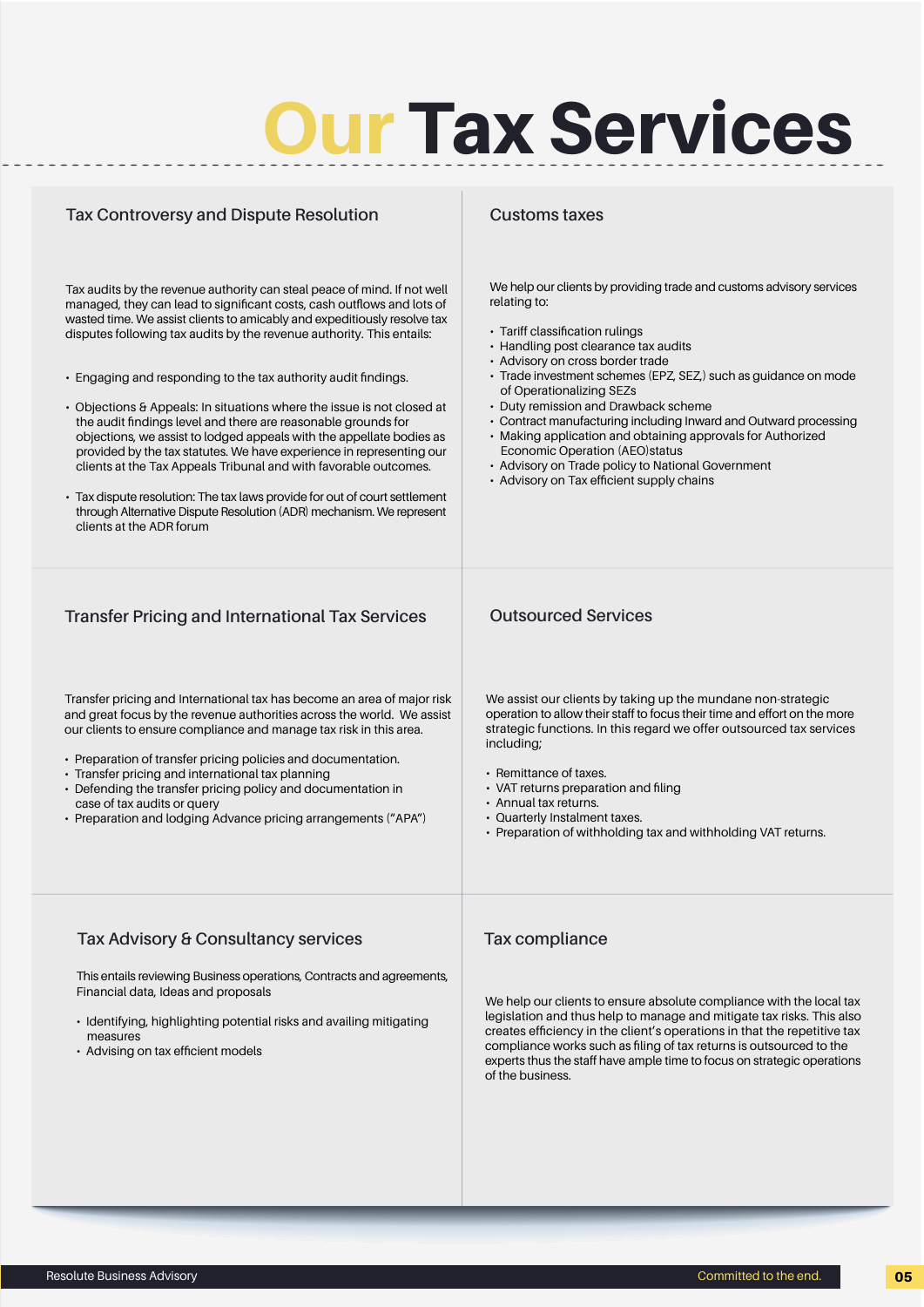| <b>Tax Risk Management</b><br>Every business decision has a tax consequence.<br>We assist clients in transaction tax advisory to ensure tax efficiency<br>and mitigate anticipated tax risks. This entails reviewing contracts,<br>business plans and transactions in advance. This increases certainty<br>and eliminate tax surprises.                                                                                                                                                                                                                                                             | <b>Cost Management</b><br>Maximisation of profits is dependent on the effective management of<br>cost. We review and carry out thorough cost variance analysis company<br>workflow processes to advise on the optimal cost management models.                                                                                                                                                                                                                           |
|-----------------------------------------------------------------------------------------------------------------------------------------------------------------------------------------------------------------------------------------------------------------------------------------------------------------------------------------------------------------------------------------------------------------------------------------------------------------------------------------------------------------------------------------------------------------------------------------------------|-------------------------------------------------------------------------------------------------------------------------------------------------------------------------------------------------------------------------------------------------------------------------------------------------------------------------------------------------------------------------------------------------------------------------------------------------------------------------|
| <b>Tax Research</b><br>We conduct research on tax related matters and submit proposals to<br>the relevant authorities for consideration, where findings may require<br>policy and legislative changes. We conduct tax research both for the<br>benefit of taxpayers and making meaningful contribution to tax policies<br>and as a service where the company may be contracted by any<br>taxpayer or agencies to conduct a tax research.                                                                                                                                                            | <b>Tax Refunds</b><br>We verify, lodge applications and follow up tax refunds including<br>VAT, customs and income tax refunds.                                                                                                                                                                                                                                                                                                                                         |
| <b>Capacity Development</b><br>Do you aspire to build a well-polished internal tax team?<br>• We offer customised training on all taxes. The objective being, to<br>inform, educate and enable taxpayers and revenue authorities to be<br>on the same pages as much as possible.<br>• We also partner with all relevant stakeholders to conduct seminars<br>and specific training on all tax matters. Frequent tax trainings will be<br>conducted either as scheduled by us thought the year or on request<br>by specific stakeholder.                                                              | <b>Tax Health checks</b><br>Tax health check is one of the risk management tools used by the<br>management in a bid to proactively manage and mitigate tax risks.<br>This allows for timely remedial action before a tax risk crystalizes. It<br>also helps to identify and avail any tax optimisation measures.<br>We assist our clients to carry out tax health in all areas of taxation,<br>quantify tax risks, thereon, if any and advice on the remedial measures. |
| <b>Business Planning &amp; Budgetary Control</b><br>Production process need adequate planning in terms of resources.<br>We assist in the preparation of production budgets and rolling forecasts<br>to guide in the achievement of organizational objectives. Conducting<br>feasibility studies for proposed new products, through capital projects<br>appraisal, costing simulations and profit & loss analysis, to inform<br>company strategy of innovation and renovation and analysing materials<br>and expenses spend patterns and recommending measures for effective<br>expenditure control. |                                                                                                                                                                                                                                                                                                                                                                                                                                                                         |



**Our approach entails offering services that are tailored and client-centric. We place emphasis on practical solutions and we always strive to make recommendations that are feasible and implementable**

............................................................................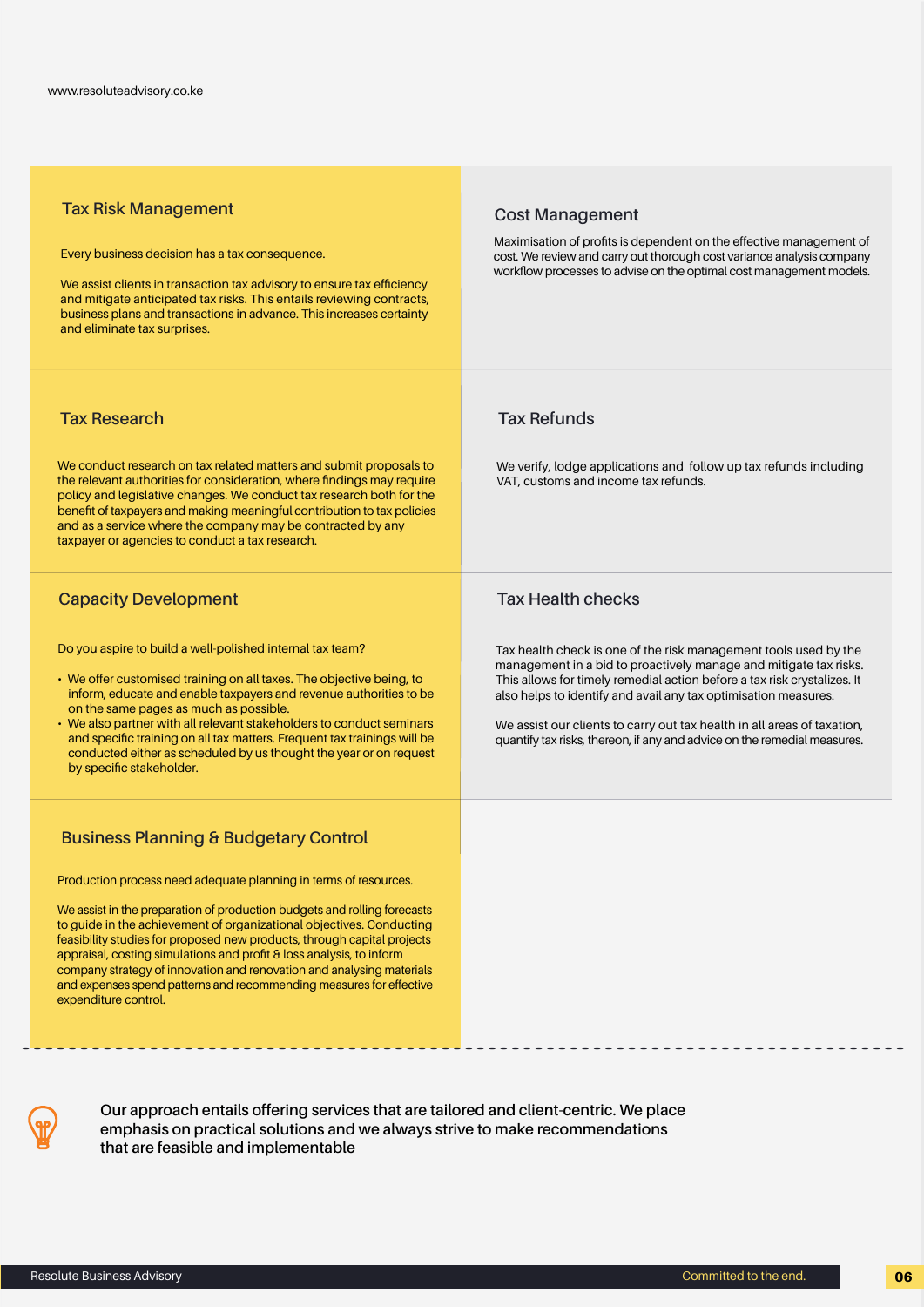www.resoluteadvisory.co.ke

## Our Audit Function

Peter Jared & Associates (CPA)



Our services are delivered with independence, integrity, objectivity and professional scepticism

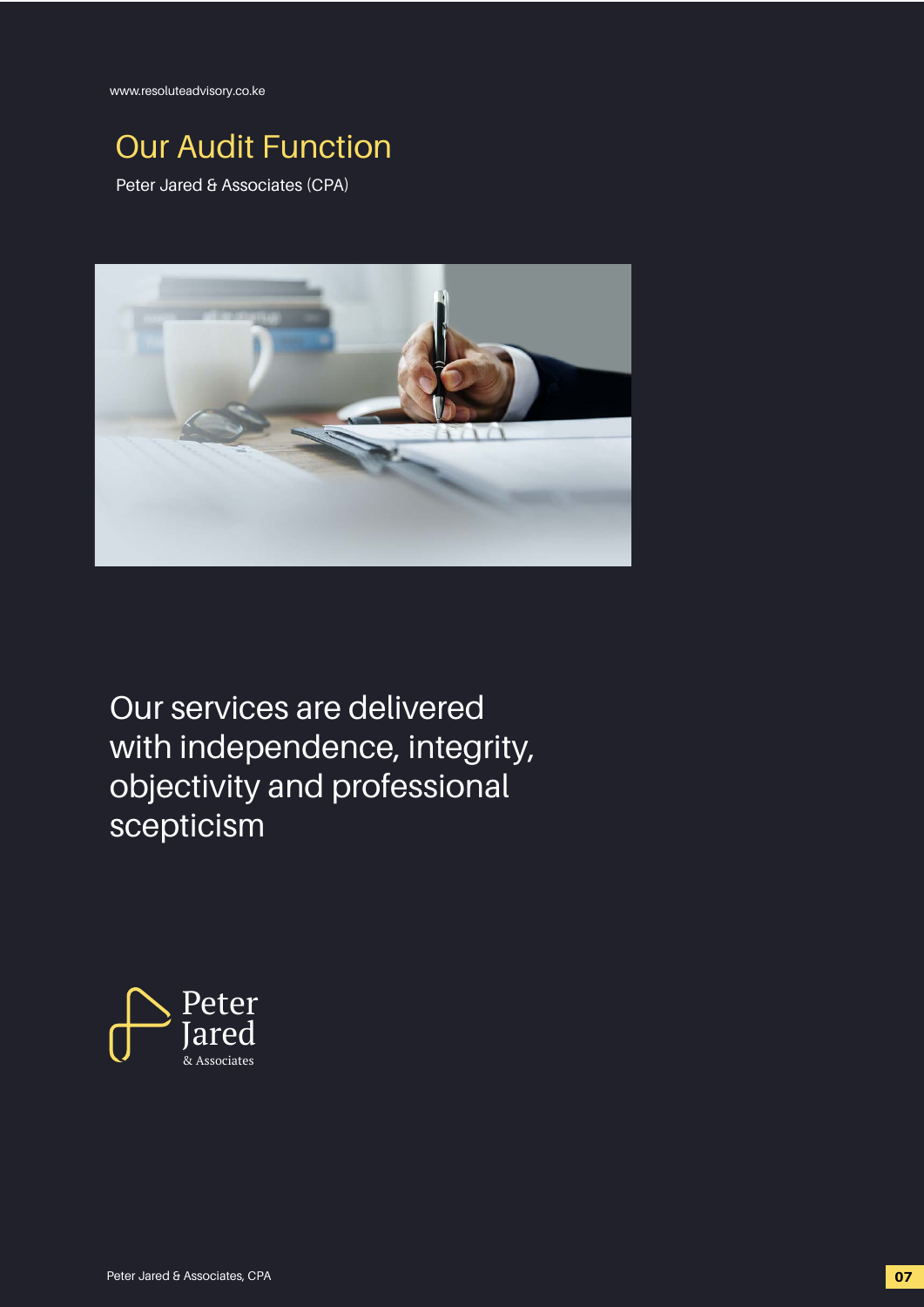## Our Audit & Related Services

## 01

To ensure compliance with the various regulatory obligations and transparency in your business financial position we employ our expertise in the following areas

- External Statutory Audits / Assurance
- Internal Controls and Process Assurance
- Forensic audits and Investigations
- Compliance Audits
- Internal Audits and compliance checks
- Institutional and Grant Audits
- Agreed upon procedures

### 02

### **Insolvency & Corporate Recovery**

During tough economic times for your business we can act as admistrators or advisors to help get you back to business fast. In such times we offer but not limited to the following services

- Receivership
- Liquidation

## 03

#### **Outsourced Services**

For a more cost effective and affordable option than employing an accounting department, we bring years of experience in:

- Payroll Services
- Accounting Services
- IFRS Compliance
- IPSAS Compliance

## **Internal Controls** 04

Sound decisions are made on the basis of strong internal control systems. We assist in:

- Developing and instituting internal control policy
- framework and subsequent implementation
- Reviewing and assessing an organization's compliance with its internal controls
- Identifying areas of exposure, non-compliance and security weaknesses
- Availing pragmatic recommendations of key controls / solutions
- Monitoring implementation
- Providing continuous improvement checks and solutions

## 05

## **Assurance & Audit Information Technology**

As technology changes and infomartion systems morph with complexities, we are there help you assess, manage and mitigate any IT related risks before they occur.

- IT Risk Management and Assurance
- IT Security

### **Transaction advisory**  06

Through significant transactions in your business life cycle we give specialist advise so that you get the most of your capital

- Business valuation
- Corporate Restructuring
- Due Diligence

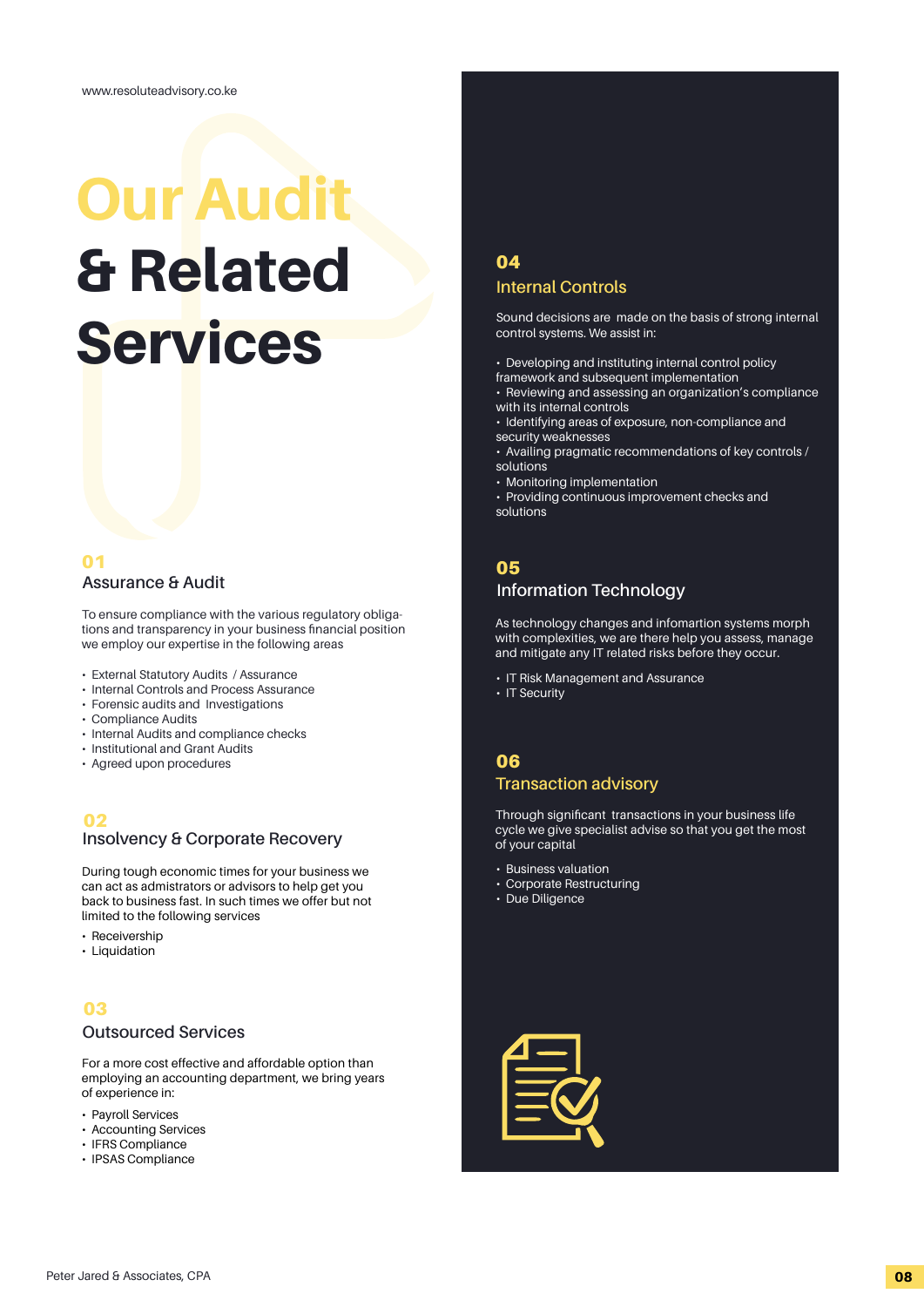# Team Leadership

Our lead team has a combined experience of over 25 years in handling tax matters. We bring together a team with extensive knowledge and experience to support our clients in optimizing thier tax obligations

............................................................................



Peter Kinuthia is an accomplished expert with many years of experince on tax matters including: Tax dispute resolution, Tax Compliance, Tax consultancy and Advisory and Tax risk management. Peter was previously an Associate Director at Ernst & Young and later worked with Nestle' as the Regional Tax Manager in charge of the Equatorial Africa. He is a Certified Public Accountant of Kenya (CPAK). He holds a Master's in Business Administration and Barchelor of Commerce degree from the University of Nairobi. He is a member of the Certified Public Accountants of Kenya

**CPA Peter Kinuthia** Head of Tax, Direct & indirect Taxes



Jared Maranga is an accomplished tax expert with many years of experince on tax compliance, tax policy, tax research, tax advisory, international taxes and transfer pricing. He is a Certified Public Accountant of Kenya (CPAK) and a Certified Monitoring and Evaluation Proffesional. He holds a Master's degree in Economics (International Trade & Finance) and Barchelor of Arts in Economics & Statistics. He is a member and a trainer of the Institute of Certified Public Accountants of Kenya

**CPA Jared Maranga** Head of Tax, Transfer Pricing & International Taxes